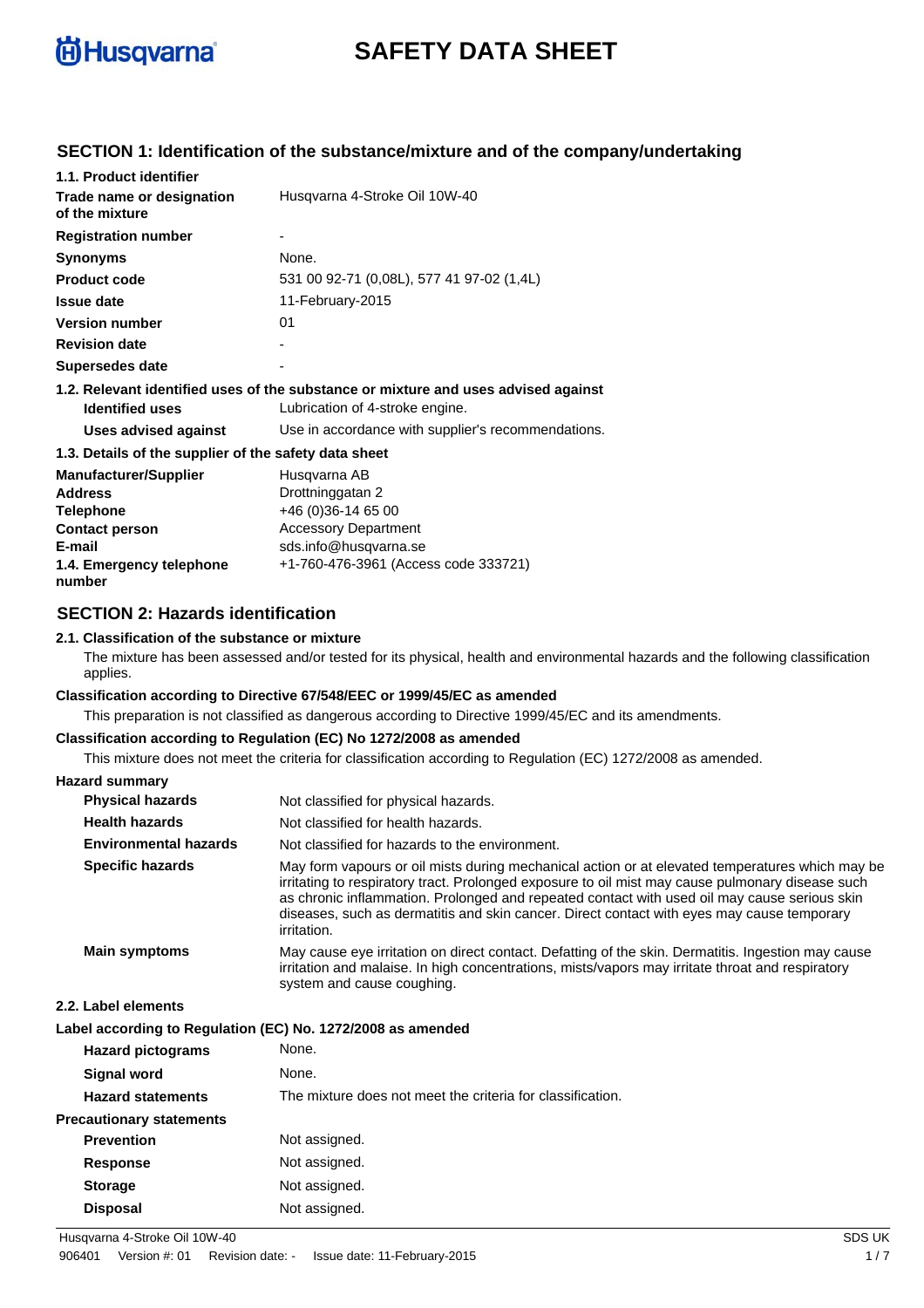| Supplemental label information | Contains Calcium sulfonate. May produce an allergic reaction.<br>EUH210 - Safety data sheet available on request. |
|--------------------------------|-------------------------------------------------------------------------------------------------------------------|
| 2.3. Other hazards             | Not a PBT or vPvB substance or mixture.                                                                           |

### **SECTION 3: Composition/information on ingredients**

#### **3.2. Mixtures**

| <b>General information</b>                                                                                                                                                                                                            |                 |                                    |                                |                                                                                                                                                                                                           |                  |              |
|---------------------------------------------------------------------------------------------------------------------------------------------------------------------------------------------------------------------------------------|-----------------|------------------------------------|--------------------------------|-----------------------------------------------------------------------------------------------------------------------------------------------------------------------------------------------------------|------------------|--------------|
| <b>Chemical name</b>                                                                                                                                                                                                                  |                 | %                                  | CAS-No. / EC<br>No.            | <b>REACH Registration No.</b>                                                                                                                                                                             | <b>INDEX No.</b> | <b>Notes</b> |
| Distillates (petroleum),<br>solvent-dewaxed heavy paraffinic                                                                                                                                                                          |                 | $80 - 90$                          | 64742-65-0<br>265-169-7        |                                                                                                                                                                                                           | 649-474-00-6     |              |
| <b>Classification:</b>                                                                                                                                                                                                                | DSD: -          |                                    |                                |                                                                                                                                                                                                           |                  | L            |
|                                                                                                                                                                                                                                       | CLP: -          |                                    |                                |                                                                                                                                                                                                           |                  | L            |
| Phosphorodithioic acid,<br>O,O-di-C1-14-alkyl esters, zinc salts                                                                                                                                                                      |                 | $0.5 - 1.0$                        | 68649-42-3<br>272-028-3        |                                                                                                                                                                                                           |                  |              |
| <b>Classification:</b>                                                                                                                                                                                                                |                 | <b>DSD:</b> $Xi:$ R38-41, N;R51/53 |                                |                                                                                                                                                                                                           |                  |              |
|                                                                                                                                                                                                                                       |                 |                                    |                                | CLP: Skin Irrit. 2;H315, Eye Dam. 1;H318, Aquatic Chronic 2;H411                                                                                                                                          |                  |              |
| Calcium sulfonates                                                                                                                                                                                                                    |                 | $0.1 - 0.3$                        | Unknown                        |                                                                                                                                                                                                           |                  |              |
| <b>Classification:</b>                                                                                                                                                                                                                | <b>DSD: R43</b> |                                    |                                |                                                                                                                                                                                                           |                  |              |
|                                                                                                                                                                                                                                       | CLP:            | Skin Sens. 1B;H317                 |                                |                                                                                                                                                                                                           |                  |              |
| List of abbreviations and symbols that may be used above<br>CLP: Regulation No. 1272/2008.<br>DSD: Directive 67/548/EEC.<br>#: This substance has been assigned Community workplace exposure limit(s).<br><b>Composition comments</b> |                 |                                    |                                | The full text for all R- and H-phrases is displayed in section 16. All concentrations are in percent by                                                                                                   |                  |              |
|                                                                                                                                                                                                                                       |                 |                                    |                                | weight unless ingredient is a gas. Gas concentrations are in percent by volume.                                                                                                                           |                  |              |
| <b>SECTION 4: First aid measures</b>                                                                                                                                                                                                  |                 |                                    |                                |                                                                                                                                                                                                           |                  |              |
| <b>General information</b>                                                                                                                                                                                                            |                 |                                    |                                | If you feel unwell, seek medical advice (show the label where possible).                                                                                                                                  |                  |              |
| 4.1. Description of first aid measures                                                                                                                                                                                                |                 |                                    |                                |                                                                                                                                                                                                           |                  |              |
| <b>Inhalation</b>                                                                                                                                                                                                                     |                 | persist.                           |                                | Move to fresh air. If breathing is difficult, give oxygen. Call a physician if symptoms develop or                                                                                                        |                  |              |
| <b>Skin contact</b>                                                                                                                                                                                                                   |                 |                                    | always seek medical attention. | Wash with soap and water. In case of rashes, wounds or other skin disorders: Seek medical<br>attention and bring along these instructions. If high pressure injection under the skin occurs,              |                  |              |
| Eye contact                                                                                                                                                                                                                           |                 | these instructions.                |                                | Immediately flush with plenty of water for up to 15 minutes. Remove any contact lenses and open<br>eyelids wide apart. If irritation persists: Continue flushing during transport to hospital. Take along |                  |              |
| Ingestion                                                                                                                                                                                                                             |                 | attention.                         |                                | Never give anything by mouth to an unconscious person. Do NOT induce vomiting. If vomiting<br>occurs, keep head low so that stomach content doesn't get into the lungs. Get immediate medical             |                  |              |

**4.2. Most important symptoms and effects, both acute and delayed** Irritation of eyes and mucous membranes. Defatting of the skin. Dermatitis. Ingestion may cause irritation and malaise. In high concentrations, mists/vapors may irritate throat and respiratory system and cause coughing.

**4.3. Indication of any immediate medical attention and special treatment needed** Provide general supportive measures and treat symptomatically. Droplets of the product aspirated into the lungs through ingestion or vomiting may cause a serious chemical pneumonia. Symptoms may be delayed. HIGH PRESSURE SKIN INJECTION: Physician must be familiar with local procedures for treatment of this type of wound; incision, irrigation, removal of all necrotic tissue and open wound dressing.

#### **SECTION 5: Firefighting measures**

| <b>General fire hazards</b>                                 | Heating may generate vapors which may form explosive vapor/air mixtures. Material will float and<br>can be re-ignited on surface of water. |
|-------------------------------------------------------------|--------------------------------------------------------------------------------------------------------------------------------------------|
| 5.1. Extinguishing media<br>Suitable extinguishing<br>media | Foam. Dry powder. Carbon dioxide (CO2). Water fog.                                                                                         |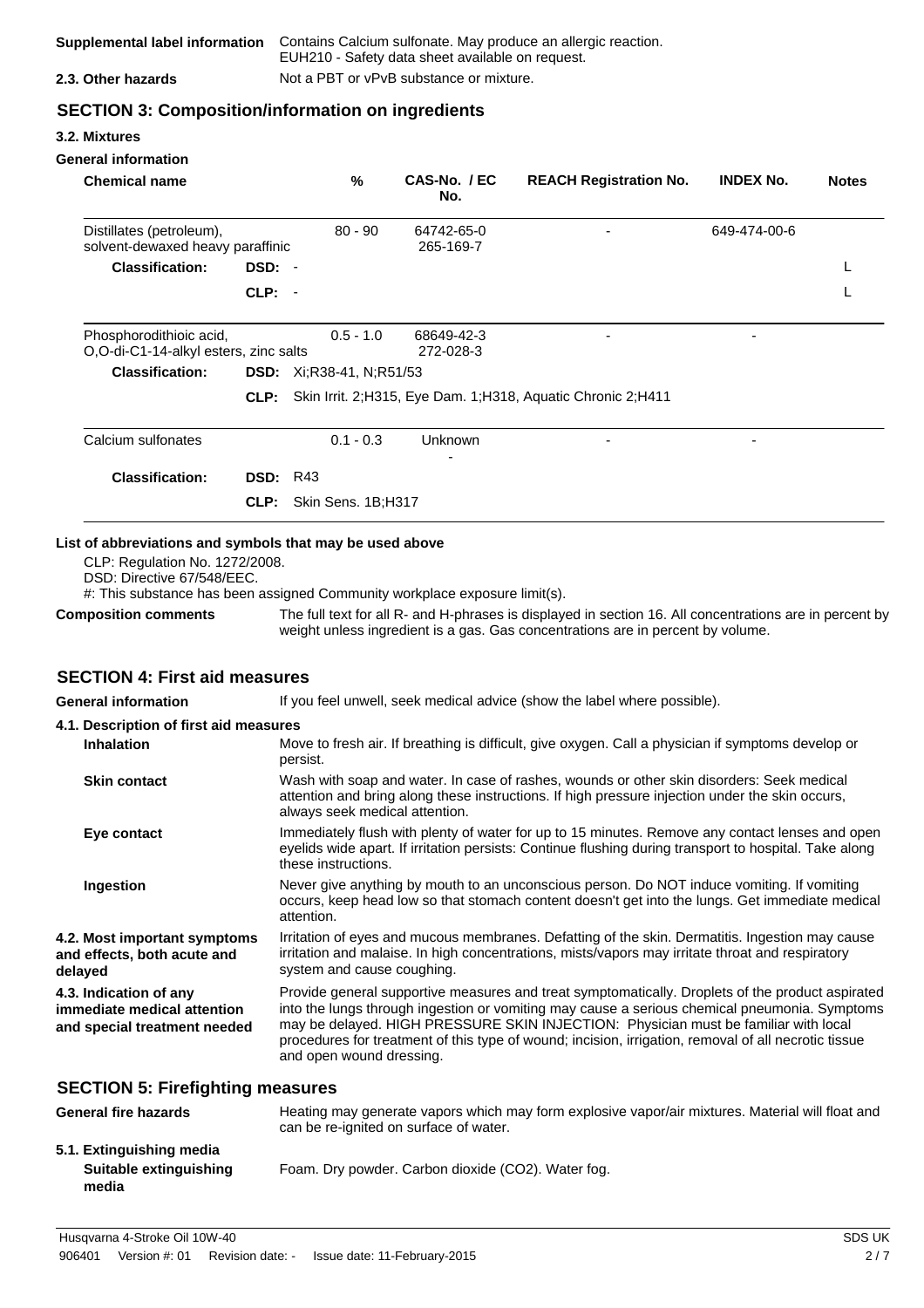**Unsuitable extinguishing media** Do not use water jet as an extinguisher, as this will spread the fire.

**5.2. Special hazards arising from the substance or mixture** By heating and fire, irritating vapours/gases may be formed.

### **5.3. Advice for firefighters Special protective**

**equipment for firefighters** Self-contained breathing apparatus and full protective clothing must be worn in case of fire. Selection of respiratory protection for firefighting: follow the general fire precautions indicated in the workplace.

**Special fire fighting procedures** Move container from fire area if it can be done without risk. Use water spray to cool unopened containers. Cool containers exposed to flames with water until well after the fire is out.

### **SECTION 6: Accidental release measures**

|                                                              | 6.1. Personal precautions, protective equipment and emergency procedures                                                                                                                                                                                                                                                                        |
|--------------------------------------------------------------|-------------------------------------------------------------------------------------------------------------------------------------------------------------------------------------------------------------------------------------------------------------------------------------------------------------------------------------------------|
| For non-emergency<br>personnel                               | Eliminate all ignition sources (no smoking, flares, sparks, or flames in immediate area). Do not<br>touch damaged containers or spilled material unless wearing appropriate protective clothing. Wear<br>protective clothing as described in section 8 of this safety data sheet. In case of spills, beware of<br>slippery floors and surfaces. |
| For emergency responders                                     | Keep unnecessary personnel away. Wear protective clothing as described in Section 8 of this<br>safety data sheet.                                                                                                                                                                                                                               |
| 6.2. Environmental precautions                               | Prevent further leakage or spillage if safe to do so. Do not allow to enter drains, sewers or<br>watercourses. Environmental manager must be informed of all major releases.                                                                                                                                                                    |
| 6.3. Methods and material for<br>containment and cleaning up | Remove sources of ignition. Stop the flow of material, if this is without risk. Dike the spilled<br>material, where this is possible.                                                                                                                                                                                                           |
|                                                              | Large Spills: Use a non-combustible material like vermiculite, sand or earth to soak up the product<br>and place into a container for later disposal. Wash area with soap and water.                                                                                                                                                            |
|                                                              | Small Spills: Wipe up spilled material and place in a suitable container for disposal. Clean surface<br>thoroughly to remove residual contamination.                                                                                                                                                                                            |
|                                                              | Never return spills in original containers for re-use.                                                                                                                                                                                                                                                                                          |
| 6.4. Reference to other<br>sections                          | For personal protection, see section 8 of the SDS. For waste disposal, see section 13 of the SDS.                                                                                                                                                                                                                                               |

### **SECTION 7: Handling and storage**

| 7.1. Precautions for safe<br>handling                                   | Wear protective clothing as described in Section 8 of this safety data sheet. Use only in<br>well-ventilated areas. Avoid inhalation of oil mist and contact with skin and eyes. Do not eat, drink<br>or smoke when using the product. Be aware of potential for surfaces to become slippery. Observe<br>good industrial hygiene practices. |
|-------------------------------------------------------------------------|---------------------------------------------------------------------------------------------------------------------------------------------------------------------------------------------------------------------------------------------------------------------------------------------------------------------------------------------|
| 7.2. Conditions for safe<br>storage, including any<br>incompatibilities | Keep away from ignition, flame and heat sources. Store in a cool, dry, well-ventilated place. Store<br>away from incompatible materials.                                                                                                                                                                                                    |
| 7.3. Specific end use(s)                                                | Lubrication of 4-stroke engine.                                                                                                                                                                                                                                                                                                             |

### **SECTION 8: Exposure controls/personal protection**

| 8.1. Control parameters                              |                                                                                                                                                                                                              |
|------------------------------------------------------|--------------------------------------------------------------------------------------------------------------------------------------------------------------------------------------------------------------|
| <b>Occupational exposure limits</b>                  | No exposure limits noted for ingredient(s).                                                                                                                                                                  |
| <b>Biological limit values</b>                       | No biological exposure limits noted for the ingredient(s).                                                                                                                                                   |
| <b>Recommended monitoring</b><br>procedures          | Follow standard monitoring procedures.                                                                                                                                                                       |
| Derived no-effect level (DNEL)                       | Not available.                                                                                                                                                                                               |
| <b>Predicted no effect</b><br>concentrations (PNECs) | Not available.                                                                                                                                                                                               |
| 8.2. Exposure controls                               |                                                                                                                                                                                                              |
| Appropriate engineering<br>controls                  | Provide adequate ventilation and minimise the risk of inhalation of vapours and oil mist. Use<br>explosion-proof equipment. Provide easy access to water supply and eye wash facilities.                     |
|                                                      | Individual protection measures, such as personal protective equipment                                                                                                                                        |
| <b>General information</b>                           | Personal protective equipment should be chosen according to the CEN standards and in<br>discussion with the supplier of the personal protective equipment.                                                   |
| <b>Eye/face protection</b>                           | Wear safety glasses with side shields (or goggles).                                                                                                                                                          |
| <b>Skin protection</b>                               |                                                                                                                                                                                                              |
| - Hand protection                                    | Wear protective gloves. Nitrile gloves are recommended, but be aware that the liquid may<br>penetrate the gloves. Frequent change is advisable. Suitable gloves can be recommended by the<br>glove supplier. |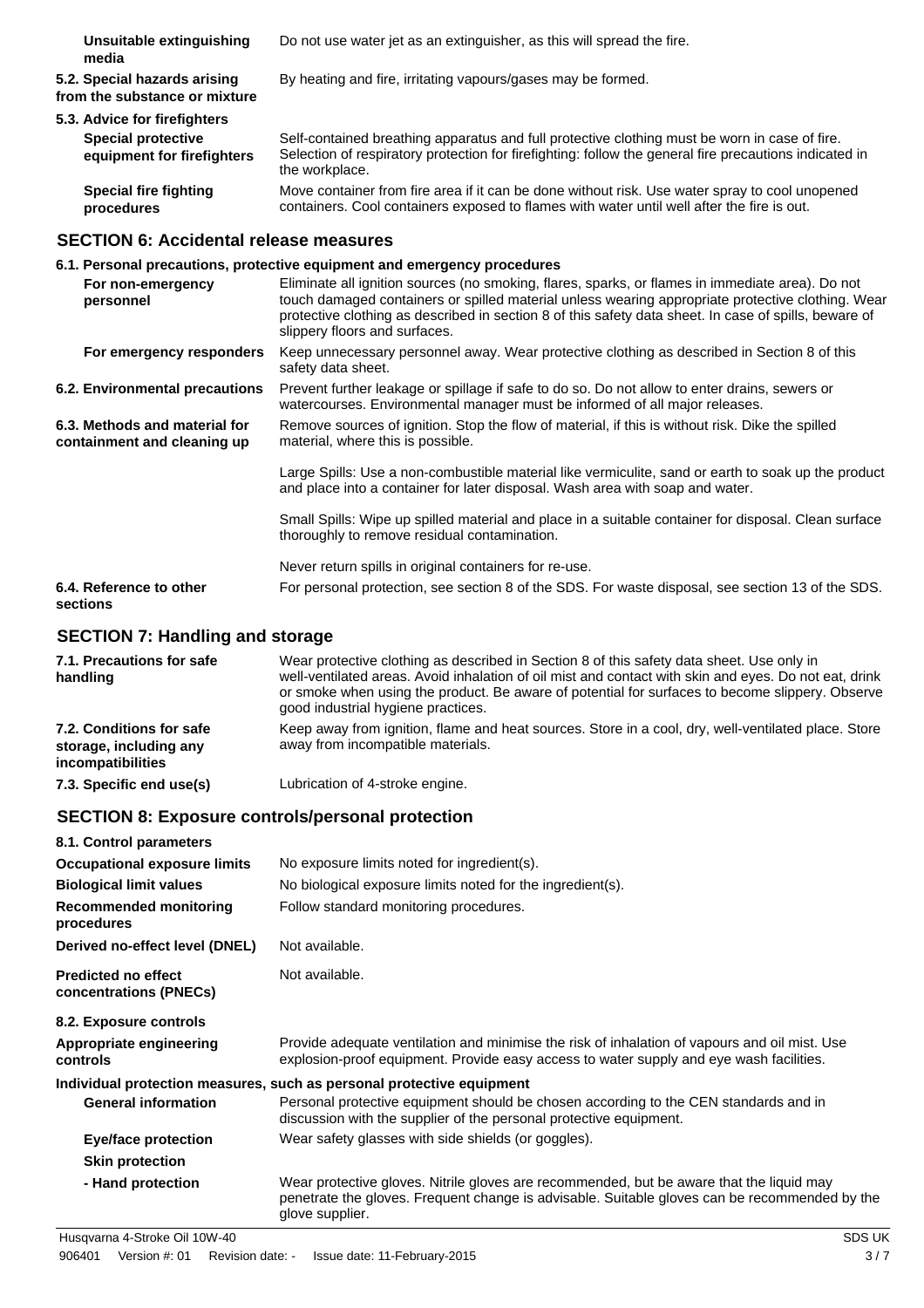| - Other                                   | Wear appropriate clothing to prevent repeated or prolonged skin contact.                                                                                                                                                                                                                                                                                                             |
|-------------------------------------------|--------------------------------------------------------------------------------------------------------------------------------------------------------------------------------------------------------------------------------------------------------------------------------------------------------------------------------------------------------------------------------------|
| <b>Respiratory protection</b>             | In case of inadequate ventilation or risk of inhalation of oil mist, suitable respiratory equipment with<br>combination filter (type A2/P2) can be used. Wear air-supplied mask in confined areas. Seek<br>advice from local supervisor.                                                                                                                                             |
| <b>Thermal hazards</b>                    | Wear appropriate thermal protective clothing, when necessary.                                                                                                                                                                                                                                                                                                                        |
| <b>Hygiene measures</b>                   | Always observe good personal hygiene measures, such as washing after handling the material<br>and before eating, drinking, and/or smoking. Routinely wash work clothing and protective<br>equipment to remove contaminants. When using, do not eat, drink or smoke. Launder<br>contaminated clothing before reuse. Private clothes and working clothes should be kept<br>separately. |
| <b>Environmental exposure</b><br>controls | Environmental manager must be informed of all major spillages.                                                                                                                                                                                                                                                                                                                       |

### **SECTION 9: Physical and chemical properties**

### **9.1. Information on basic physical and chemical properties**

| Appearance                                        | Oily liquid.                                  |
|---------------------------------------------------|-----------------------------------------------|
| <b>Physical state</b>                             | Liquid.                                       |
| Form                                              | Liquid.                                       |
| Colour                                            | Brown.                                        |
| Odour                                             | Not available.                                |
| <b>Odour threshold</b>                            | Not available.                                |
| рH                                                | Not available.                                |
| <b>Melting point/freezing point</b>               | Not available.                                |
| Initial boiling point and boiling<br>range        | Not available.                                |
| <b>Flash point</b>                                | > 200.0 °C (> 392.0 °F) (ASTM D93, P-M)       |
| <b>Evaporation rate</b>                           | Not available.                                |
| Flammability (solid, gas)                         | Not applicable.                               |
| Upper/lower flammability or explosive limits      |                                               |
| <b>Flammability limit - lower</b><br>$(\%)$       | Not available.                                |
| <b>Flammability limit - upper</b><br>$(\% )$      | Not available.                                |
| Vapour pressure                                   | Not available.                                |
| <b>Vapour density</b>                             | Not available.                                |
| <b>Relative density</b>                           | 880 kg/m <sup>3</sup> (15°C)                  |
| Solubility(ies)                                   | Negligible.                                   |
| <b>Partition coefficient</b><br>(n-octanol/water) | Not available.                                |
| <b>Auto-ignition temperature</b>                  | Not available.                                |
| <b>Decomposition temperature</b>                  | Not available.                                |
| <b>Viscosity</b>                                  | Not available.                                |
| <b>Explosive properties</b>                       | Not available.                                |
| <b>Oxidizing properties</b>                       | Not oxidizing.                                |
| 9.2. Other information                            | No relevant additional information available. |

### **SECTION 10: Stability and reactivity**

| 10.1. Reactivity                            | The product is non-reactive under normal conditions of use, storage and transport. |
|---------------------------------------------|------------------------------------------------------------------------------------|
| 10.2. Chemical stability                    | Material is stable under normal conditions.                                        |
| 10.3. Possibility of hazardous<br>reactions | Hazardous polymerisation does not occur.                                           |
| 10.4. Conditions to avoid                   | Heat, sparks, flames, elevated temperatures. Contact with incompatible materials.  |
| 10.5. Incompatible materials                | Strong oxidising agents.                                                           |
| 10.6. Hazardous<br>decomposition products   | By heating and fire, irritating vapours/gases may be formed. Carbon oxides.        |

### **SECTION 11: Toxicological information**

**General information** Occupational exposure to the substance or mixture may cause adverse effects.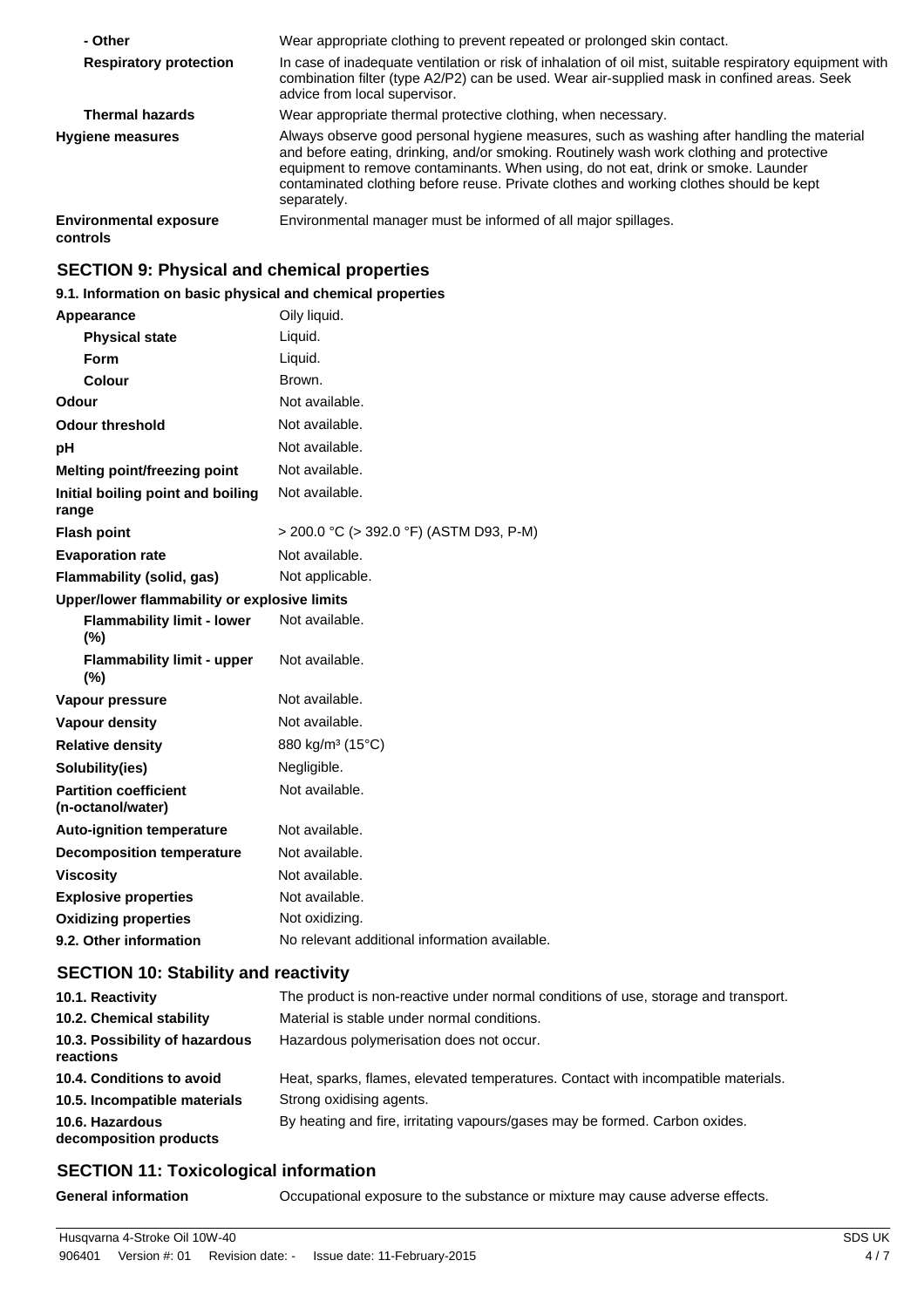| Information on likely routes of exposure                     |                                                                                                                                                                                                                                                                                                                                                                              |
|--------------------------------------------------------------|------------------------------------------------------------------------------------------------------------------------------------------------------------------------------------------------------------------------------------------------------------------------------------------------------------------------------------------------------------------------------|
| <b>Inhalation</b>                                            | Inhalation of oil mist or vapours formed during heating of the product will irritate the respiratory<br>system and provoke coughing.                                                                                                                                                                                                                                         |
| <b>Skin contact</b>                                          | Prolonged or repeated contact may dry skin and cause dermatitis.                                                                                                                                                                                                                                                                                                             |
| Eye contact                                                  | Direct contact with eyes may cause temporary irritation.                                                                                                                                                                                                                                                                                                                     |
| Ingestion                                                    | Ingestion may cause irritation and malaise. Ingestion may result in vomiting; aspiration (breathing)<br>of vomitus into lungs must be avoided as even small quantities may result in aspiration<br>pneumonitis.                                                                                                                                                              |
| <b>Symptoms</b>                                              | May cause eye irritation on direct contact. Defatting of the skin. Dermatitis. Ingestion may cause<br>irritation and malaise. In high concentrations, mists/vapors may irritate throat and respiratory<br>system and cause coughing.                                                                                                                                         |
| 11.1. Information on toxicological effects                   |                                                                                                                                                                                                                                                                                                                                                                              |
| <b>Acute toxicity</b>                                        | May irritate and cause stomach pain, vomiting, diarrhoea and nausea. Human evidence indicates<br>that the product has very low acute oral, dermal or inhalation toxicity. However, it can produce<br>severe injury if taken into the lung as a liquid, and there may be profound central nervous system<br>depression following prolonged exposure to high levels of vapour. |
| <b>Skin corrosion/irritation</b>                             | Frequent or prolonged contact may defat and dry the skin, leading to discomfort and dermatitis.                                                                                                                                                                                                                                                                              |
| Serious eye damage/eye<br><b>irritation</b>                  | Direct contact with eyes may cause temporary irritation.                                                                                                                                                                                                                                                                                                                     |
| <b>Respiratory sensitisation</b>                             | No data available.                                                                                                                                                                                                                                                                                                                                                           |
| <b>Skin sensitisation</b>                                    | The product contains a small amount of sensitising substance which may provoke an allergic<br>reaction among sensitive individuals.                                                                                                                                                                                                                                          |
| Germ cell mutagenicity                                       | No data available to indicate product or any components present at greater than 0.1% are<br>mutagenic or genotoxic.                                                                                                                                                                                                                                                          |
| Carcinogenicity                                              | Not classified.                                                                                                                                                                                                                                                                                                                                                              |
| <b>Reproductive toxicity</b>                                 | No data available.                                                                                                                                                                                                                                                                                                                                                           |
| Specific target organ toxicity -<br>single exposure          | High concentrations: May cause respiratory irritation.                                                                                                                                                                                                                                                                                                                       |
| <b>Specific target organ toxicity -</b><br>repeated exposure | No data available.                                                                                                                                                                                                                                                                                                                                                           |
| <b>Aspiration hazard</b>                                     | Not classified, however droplets of the product may be aspirated into the lungs through ingestion<br>or vomiting and may cause a serious chemical pneumonia.                                                                                                                                                                                                                 |
| <b>Mixture versus substance</b><br>information               | Not available.                                                                                                                                                                                                                                                                                                                                                               |
| <b>Other information</b>                                     | Prolonged and repeated contact with used oil may cause serious skin diseases, such as<br>dermatitis and skin cancer.                                                                                                                                                                                                                                                         |
| <b>SECTION 12: Ecological information</b>                    |                                                                                                                                                                                                                                                                                                                                                                              |
| 12.1. Toxicity                                               | The product is not classified as environmentally hazardous. However, this does not exclude the<br>possibility that large or frequent spills can have a harmful or damaging effect on the environment.                                                                                                                                                                        |
| 12.2. Persistence and                                        | Expected to biodegrade slowly.                                                                                                                                                                                                                                                                                                                                               |

| TZ.Z. FEI SISICHLE ANU<br>degradability                   | LADECIED TO DIOGRAPHED SIGNITY.                                                                                                                                                                                            |
|-----------------------------------------------------------|----------------------------------------------------------------------------------------------------------------------------------------------------------------------------------------------------------------------------|
| 12.3. Bioaccumulative potential                           | The product contains potentially bioaccumulating substances.                                                                                                                                                               |
| <b>Partition coefficient</b><br>n-octanol/water (log Kow) | Not available.                                                                                                                                                                                                             |
| <b>Bioconcentration factor (BCF)</b>                      | Not available.                                                                                                                                                                                                             |
| 12.4. Mobility in soil                                    | Not considered mobile.                                                                                                                                                                                                     |
| <b>Mobility in general</b>                                | The product is insoluble in water. It will spread on the water surface while some of the components<br>will eventually sediment in water systems. The volatile components of the product will spread in the<br>atmosphere. |
| 12.5. Results of PBT<br>and vPvB<br>assessment            | Not a PBT or vPvB substance or mixture.                                                                                                                                                                                    |
| 12.6. Other adverse effects                               | Oil spills are generally hazardous to the environment.                                                                                                                                                                     |

## **SECTION 13: Disposal considerations**

#### **13.1. Waste treatment methods**

| <b>Residual waste</b>         | Dispose of in accordance with local regulations. Empty containers or liners may retain some<br>product residues. This material and its container must be disposed of in a safe manner (see:<br>Disposal instructions). |
|-------------------------------|------------------------------------------------------------------------------------------------------------------------------------------------------------------------------------------------------------------------|
| Contaminated packaging        | Empty containers should be taken to an approved waste handling site for recycling or disposal.                                                                                                                         |
| Husgvarna 4-Stroke Oil 10W-40 | SDS UK                                                                                                                                                                                                                 |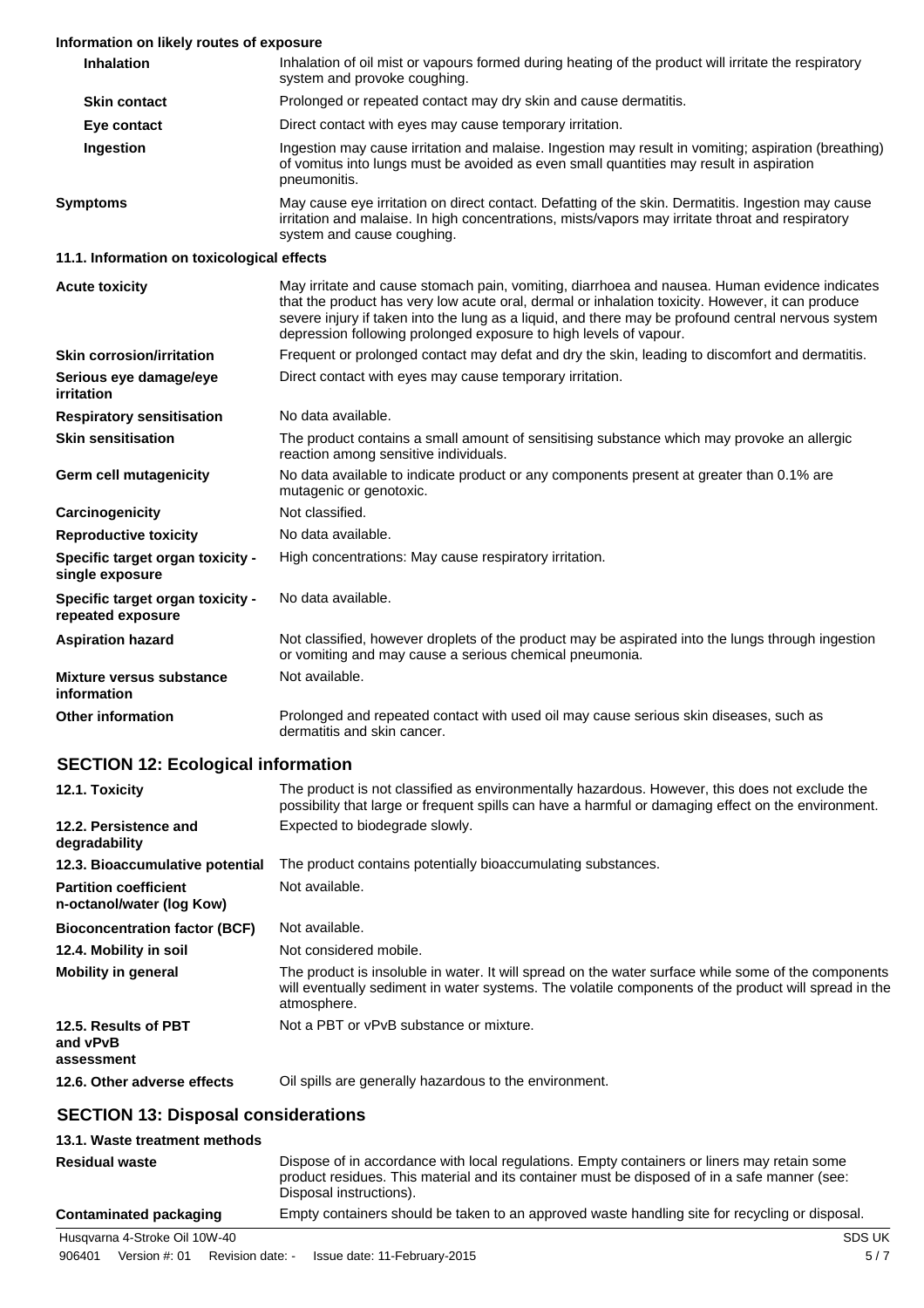**EU waste code** The Waste code should be assigned in discussion between the user, the producer and the waste disposal company.

### **SECTION 14: Transport information**

### **ADR**

Not regulated as dangerous goods.

# **RID**

Not regulated as dangerous goods.

### **ADN**

Not regulated as dangerous goods.

### **IATA**

Not regulated as dangerous goods.

### **IMDG**

Not regulated as dangerous goods.

#### **14.7. Transport in bulk** Not applicable. **according to Annex II of MARPOL 73/78 and the IBC Code**

### **SECTION 15: Regulatory information**

**15.1. Safety, health and environmental regulations/legislation specific for the substance or mixture**

### **EU regulations**

**Regulation (EC) No. 1005/2009 on substances that deplete the ozone layer, Annex I** Not listed.

**Regulation (EC) No. 1005/2009 on substances that deplete the ozone layer, Annex II** Not listed.

**Regulation (EC) No. 850/2004 On persistent organic pollutants, Annex I as amended**

### Not listed.

**Regulation (EC) No. 689/2008 concerning the export and import of dangerous chemicals, Annex I, part 1 as amended** Not listed.

**Regulation (EC) No. 689/2008 concerning the export and import of dangerous chemicals, Annex I, part 2 as amended** Not listed.

**Regulation (EC) No. 689/2008 concerning the export and import of dangerous chemicals, Annex I, part 3 as amended** Not listed.

**Regulation (EC) No. 689/2008 concerning the export and import of dangerous chemicals, Annex V as amended** Not listed.

**Regulation (EC) No. 166/2006 Annex II Pollutant Release and Transfer Registry**

### Not listed.

**Regulation (EC) No. 1907/2006, REACH Article 59(10) Candidate List as currently published by ECHA** Not listed.

### **Authorisations**

**Regulation (EC) No. 1907/2006, REACH Annex XIV Substances subject to authorisation, as amended** Not listed.

### **Restrictions on use**

**Regulation (EC) No. 1907/2006, REACH Annex XVII Substances subject to restriction on marketing and use as amended** Not listed.

**Directive 2004/37/EC: on the protection of workers from the risks related to exposure to carcinogens and mutagens at work**

#### Not listed.

**Directive 92/85/EEC: on the safety and health of pregnant workers and workers who have recently given birth or are breastfeeding**

#### Not listed.

#### **Other EU regulations**

**Directive 96/82/EC (Seveso II) on the control of major-accident hazards involving dangerous substances**

Not listed.

**Directive 98/24/EC on the protection of the health and safety of workers from the risks related to chemical agents at work** Not listed.

**Directive 94/33/EC on the protection of young people at work** Not listed.